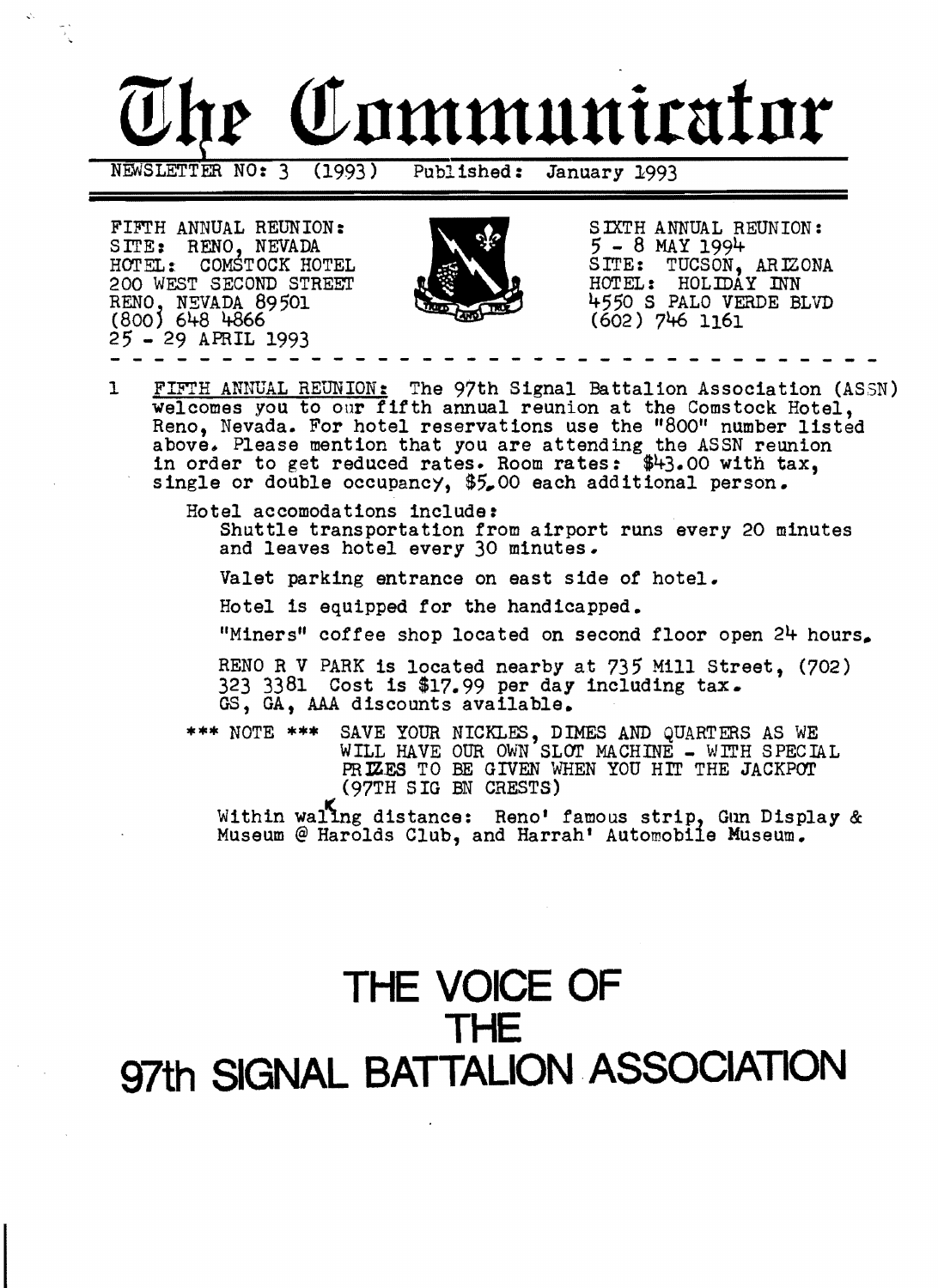2 **TOURS:** A selection of fine tours has been arranged for those persons desiring them. Tours are listed below:

TUESDAY - 27 APRIL 1993: TIME: 1000 - 1600

HISTORIC 1859 VIRGINIA CITY TOUR (Lunch NOT Included) See the old west as it really was. Tour includes opera house, unique shops, mansions, museums and flavorful saloons. Duration 4 Hours. PRICE: \$31.00 PER PERSON. Wear good walking shoes.

WEDNESDAY, 28 APRIL 1993: TIME 1000 - 1800

M.S.DIY.IE LUNCHEON CRUISE ON LAKE TAHOE (Lunch Included) Enjoy lunch aboard an old paddle ship on this 2 l/4 hour cruise amid the majestic Sierras, PRICE: \$52.00 PER PERSON.

THURSDAY, 29 APRIL 1993: TIME 1000 - ?

LADIES WALK TO TOUR THE "CRAFTERS MALL" near the hotel.<br>Wear good walking shoes. PRICE: NO CHARGE.

3 BANQUET MENU: CHUCK WAGON BUFFET - Come join us for an old western BBQ with all the trimmings. BBQ sauce will be served on the side. Wear your finest western attire as a prixe will be awarded for the best and most appropriate. Be prepared to enjoy yourself with a live country band. We will have someone to teach you the latest country dances.



FRESH FRUIT MIRROR SMOKED CHICKEN<br>BBQ RIBS CHILI CON QUESO

MENU: FRESH RANCH SALAD TOMATO-ONION CUCUMBER SALAD<br>COLE SLAW POTATO SALAD POTATO SALAD<br>SMOKED CHICKEN SMOKED SAUSAGE CARVED BARON OF BEEF<br>CREAMED CORN OVEN ROASTED POTATOES CREAMED CORN OVEN ROASTED POTATOES<br>
HOT BISCUITS APPLE COBBLER APPLE COBBLER

There will be two buffet lines serving, so there will be no delay in serving as there was in Virginia Beach in 1991.

- 4 HOTEL RESERVATIONS: Each person is responsible to make his or her reservations. Mention that you are with the 97th Sig Bn Assn. Telephone  $#$  (800) 648 4866 Strongly recommend that reservations be made early. The CUT-OFF' DATE IS: 7 APRIL 1993. On this date the rooms not reserved from our block of rooms will be returned to the hotel. Members then will have to take their chance in obtaining a room for our function. Rooms may be cancelled with  $48$  hours notice.
- 5 HOTEL & TOUR RESERVAT IONS FORMS: Enclosed with this newsletter are Hotel and Tour reservations forms, Please complete the forms and mail to the person listed on the forms, Hotel and Banquet reservation to: <u>DAVE HARRIS</u> and Tour reservations to: JAN BROWN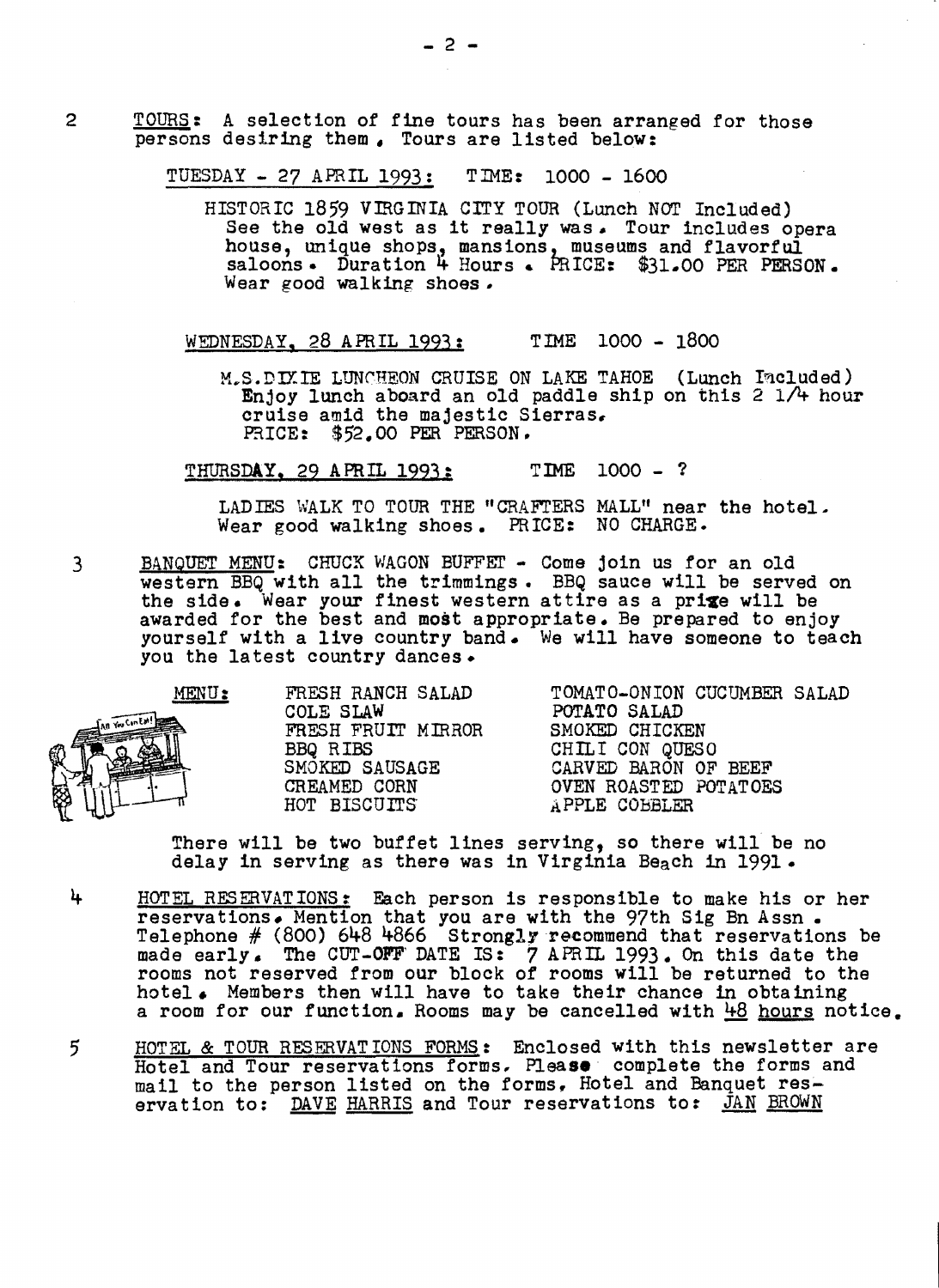- 6 REUNION SITE 1995: At our reunion in Reno the site for the 1995 reunion must be selected. As of this date no member has expressed interest in hosting or coordinating this meeting. It is expected that at least two hotel representives from the general meeting 29 April 1993. There may be other proposals from other areas as well. If any member wishes to host a reunion<br>please contact DAVE HARRIS for time allocation. Ensure your proposals and presentations are complete with all the "I's" dotted and the "T's" crossed. The Secretary will furnish upon request a "CHECK LIST" as a guide for site presentations proposals and presentations are complete with all the<br>dotted and the "T's" crossed. The Secretary will furn<br>request a "CHECK LIST" as a guide for site presentat:<br>Is there a volunteer?? Or do we return to TEXAS or \<br>ELECTIO
- 7 t:: ::H? <sup>~</sup>reunion I General Meeting, the membership must nominate and \/€: \\\ elect a VICE PRESIDENT and TWO BOARD OF DIRECTORS, Those desiring to nominate members for any position must obtain the nominee' approval. Then notify the Secretary so that nominee name may approval. be put on Then Then notify the Secretary so<br>the ballot Nominations will be that ate and<br>Those de-<br>
tain the<br>
t nominee'  $\frac{1}{\sqrt{2\pi}}$ <br>
accepted from the floor as usual NOTE: THIS IS A GREAT OPPORTUNITY FOR MEMBERS THAT SERVED IN THE LATER YEARS TO GET THEIR ERA COMRADES ON THE BOARD. ALL YOU THAT SERVED IN THE 60's, 70's and LATER, "GET THINGS GOING" "MAKE IT HAPPEN"



#### ADD IT IONS

88-92 APO AE 09028<br>5446 5446 5446 HQs Co, Bn Mtr Sec

A Co, 97th Sig Bn 1358 Luna Drive 2306 SW 39th Street<br>Unit 29275 Fountain, CO 80817 Lawton, OK 73505<br>APO AE 09028- 719 390 7274 56-60 405 353 2490 88-92 Unit 29275 Fountain, CO 80817 Lawton, OK 73505

Bernard J Jansen Paul W. Muuss Theresa H S Alexander<br>A Co. 97th Sig Bn 1358 Luna Drive 2306 SW 39th Street APO AE 09028- 719 390 7274 56-60 405 353 2490 88-92

Alva C Barefoot 801 Cashew Crt, Apt E Bel Air, MD 21014  $410\,638\,92\,72\,70-73$ A Co, TTY Opr

#### LAST RETREAT

Earl E Emerson 1992 Jacques DeGlas Oct 92 Guston W Klein 1985

### CHANGE OF ADDRESS

JOHN J TRUFFA, 4244 Royal Oak Dr, Palm Beach Gardens, FL 33410 (407) 626 5939

JOSEPH T ADINARO, 9000 Belvoir Woods Pky, Fort Belvoir, VA 22060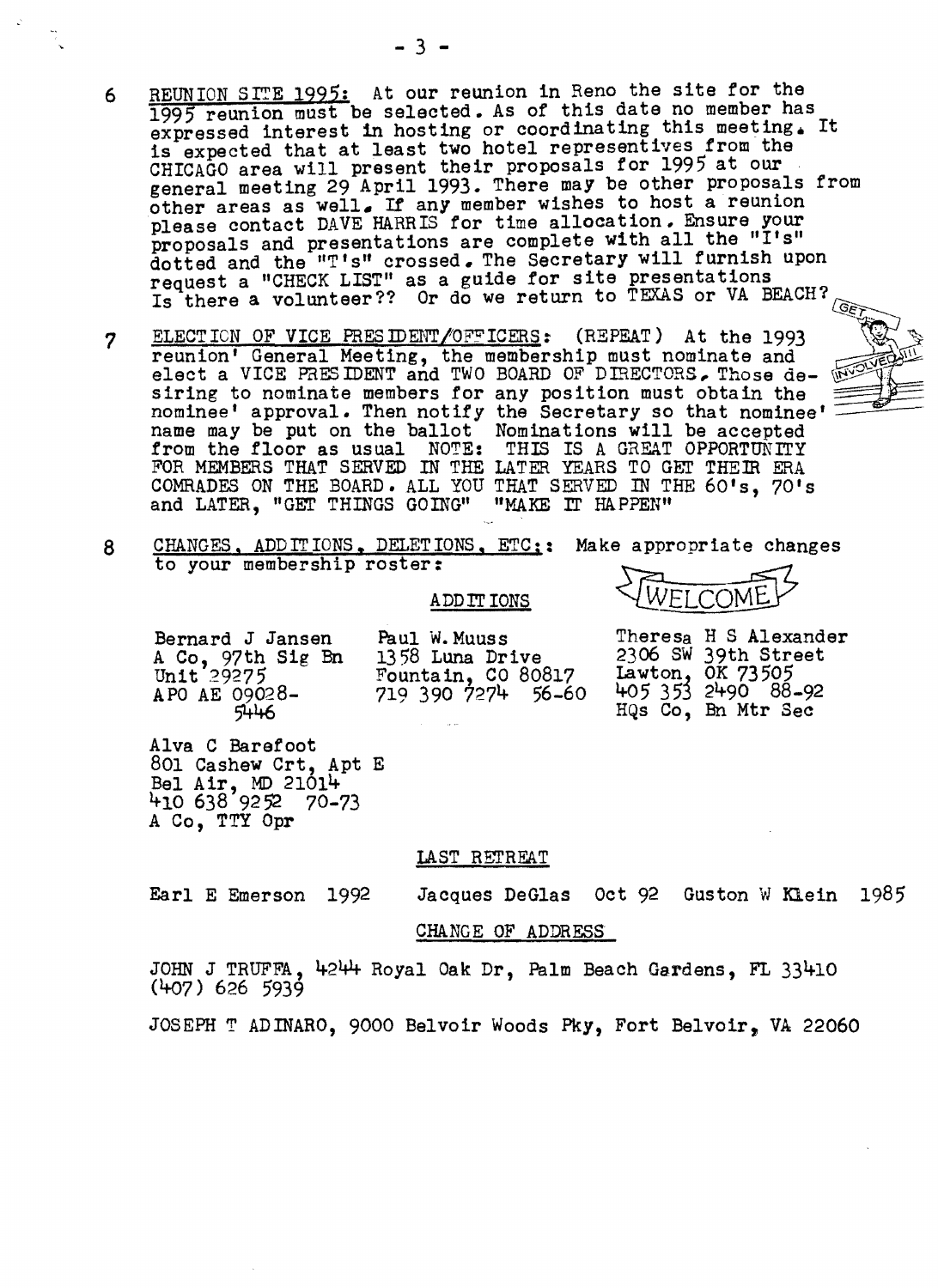

- 9 ASSOCIATION AREA COORDINATORS: Great effort has been exerted by our Vice President JOHN TRUFFA to organize our Association into "AREAS". This program is made to encourgae more of our members to participate in and help the organization grow, also to establish better communication between and among our members, To accomplish this, a very informal and most important organi-<br>zational structure, composed of dedicated volunteers willing to serve a two year tour of duty, has been established. This structure consists of four areas similar to our Continental Armies. It is felt that this concept will provide opportunities to recruit new members as well as creating an environment to further promote new members as well as creating an environment to further promote closer relationships within our Association. A copy of this plan along with those volunteers will be available in Reno, April 93. This is a great opportunity for all members to become involved in our group. DON'T BE SURPRISED IF THE AREA. COORDINATORS CALL UPON YOU FOR ASSISTANCE.
- 10 "TRIED AND TRUE COOK BOOK":. (AN OLD ADAGE; A SOLDIER TRAVELS UPON HIS STOMACH) In the upcoming year an effort will be made to compile and publish a "TRIED AND TRUE COOK BOOK" from recipes submitted by spouses, widows and members of our group. The main submitted by spouses, widows and members of our group. The main problem foreseen is having someone take on the task of coordi-<br>nating this **endeavor** in order to have the book published. The Secretary will be contacting members at the Reno reunion for their input relative to this plan. In the meantime review your recipe file and come up with the very best for: APPETIZERS -SOUPS - ENTREE'S - DESSERTS', or any other recipe you feel would be appropriate. With the ethnic background of our members, we should really come up with some excellent ideas. More on this subject later
- 11 AVIS CAR RENTAL: Avis Automobile Rental has provided our ASSN a discount plan for auto rentals during our reunion, plus one week before and after the event. The discount number is below with<br>rates:<br> $\frac{1}{2}$   $\frac{1}{2}$   $\frac{1}{2}$   $\frac{1}{2}$   $\frac{1}{2}$   $\frac{1}{2}$   $\frac{1}{2}$   $\frac{1}{2}$   $\frac{1}{2}$   $\frac{1}{2}$ AVIS WORLD DISCOUNT  $#$ : B146418 (800) 331 1600

| <u>CAR CLASS</u>               |        | DA ILY                     | WEEKLY           | WEEK-END       |
|--------------------------------|--------|----------------------------|------------------|----------------|
| Subcompact<br>Compact          | В      | <b>OO</b><br>£<br>$\infty$ | 108 00<br>129 00 | 22 00<br>2400  |
| Intermediate<br>4-Dr Full Sice | C<br>Ε | - 00<br>40 00              | 145 00<br>168 00 | 25 00<br>28 00 |
| Luxury                         | H      | 48<br>$\infty$             | 199 00           | 39.<br>- 00    |
| Mini Van                       |        | 59<br>$\infty$             | 199 00           | 39<br>- 00     |

Normal rental rules apply,

SEE YOU IN RENO.

12 Jan 93

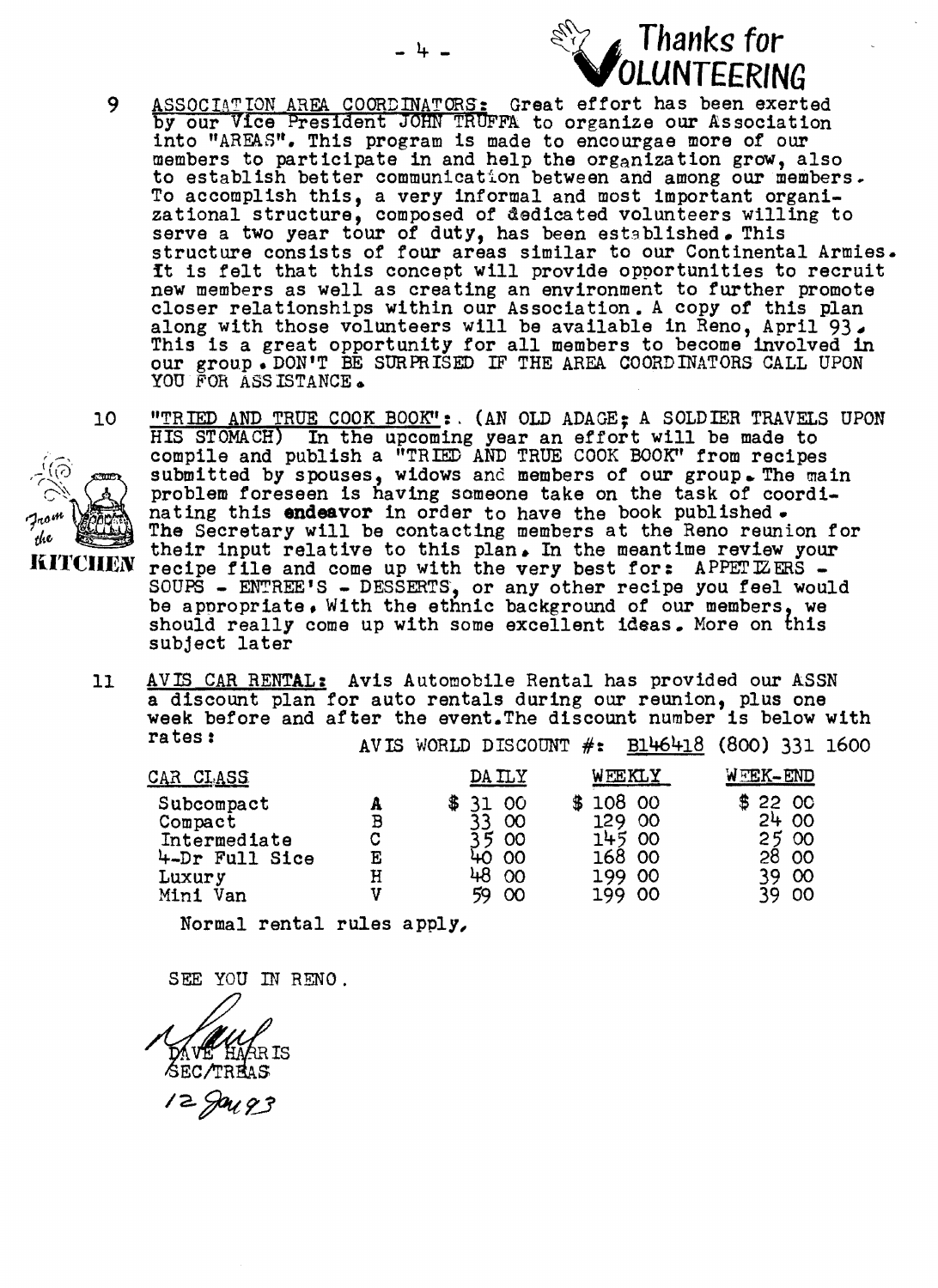|                                                                                                                                           | ADVANCE REGISTRATION<br>97TH SIGNAL BATTALION ASSOCIATION<br>25 - 29 APRIL 1993<br>RENO, NEVADA                    |                                                                                                                                 |
|-------------------------------------------------------------------------------------------------------------------------------------------|--------------------------------------------------------------------------------------------------------------------|---------------------------------------------------------------------------------------------------------------------------------|
| DAVE HARRIS<br>MAIL TO:<br>3608 DUPONT CIRCLE CUT OFF DATE: 8 APRIL 1993<br>VA BEACH, VA 23455                                            |                                                                                                                    | REGISTRATION FEE: \$3.00 PER PERSON                                                                                             |
| NAMES AS WILL APPEAR ON NAME TAGS:                                                                                                        |                                                                                                                    |                                                                                                                                 |
| MEMBER                                                                                                                                    | SPOUSE                                                                                                             | <b>GUEST</b>                                                                                                                    |
| ADDRESS:                                                                                                                                  | .<br>1979-1980 1974 - Martin 1970-1981 - Martin Martin 1980-1980 - Martin 1980 - Martin 1980 - Martin 1980 - Marti | TELEPHONE #                                                                                                                     |
|                                                                                                                                           | "REGISTRATION FOR SOCIAL EVENTS"                                                                                   |                                                                                                                                 |
| FUNCT ION<br><u>SELF</u>                                                                                                                  | SPOUSE GUEST COST                                                                                                  | TOTAL                                                                                                                           |
| REGISTRATION FEE:                                                                                                                         |                                                                                                                    | X \$3.00                                                                                                                        |
| BANQUET & MUSIC :                                                                                                                         |                                                                                                                    | \$<br>X \$25.00                                                                                                                 |
| HOSPITALITY ROOM : (NO ASSN FUNDS MAY BE USED)                                                                                            |                                                                                                                    | $\clubsuit$                                                                                                                     |
| CURRENT YEARS DUES ENCLOSED: \$ 10.00 PER YEAR                                                                                            |                                                                                                                    |                                                                                                                                 |
|                                                                                                                                           | TOTAL ENCLOSED:                                                                                                    | \$                                                                                                                              |
| ARRIVAL DATE:                                                                                                                             | HOTEL RES MADE:                                                                                                    |                                                                                                                                 |
| DEPART DATE : ________                                                                                                                    | AVIS AUTO RES MADE:<br>(Use this $#:$ B146418)                                                                     |                                                                                                                                 |
| CANCELLATION POLICY: ROOMS: 48 HOURS BANQUET: 72 HOURS                                                                                    |                                                                                                                    |                                                                                                                                 |
| NO REFUNDS MADE FOR CP ROOM OR REGISTRATION FEE                                                                                           |                                                                                                                    |                                                                                                                                 |
| TOURS: TOUR INFORMATION INCLUDED ELSEWHERE IN THIS NEWSLETTER. COST OF<br>TO: JAN BROWN                                                   |                                                                                                                    | TOURS TO BE MAILED TO: JAN BROWN, 3866 DAVIS ROAD, MODESTO, CA 3535. CANCELLATION POLICY ON TOURS 72 HOURS. MAKE CHECKS PAYABLE |
| DO YOU HAVE SPECIAL MEDICAL PROBLEMS?: ______ IN CASE OF EMERGENCY, WHOM<br>SHOULD BE NOTIFIED:                                           |                                                                                                                    |                                                                                                                                 |
| WILL YOU HOST A REUNION IN YOUR CITY OR AREA: WHAT YEAR: ______<br>WILL YOU PERFORM A SHORT TOUR OF DUTY AT THE REUNION IN RENO? ________ |                                                                                                                    |                                                                                                                                 |
| * * * NOTE * * * AVERAGE WEATHER TEMPERATURE IN RENO, NEVADA:                                                                             |                                                                                                                    |                                                                                                                                 |
|                                                                                                                                           | $APRIL - 46.4$ MAY - $54.6$<br>SUGGEST THAT ALL BRING APPROPRIATE CLOTHING                                         |                                                                                                                                 |
|                                                                                                                                           |                                                                                                                    |                                                                                                                                 |

\* \* \* PLEASE BRING YOUR CURRENT DUES AND MEMBERSHIP CARD TO THE REUNION. MEMBERS MUST BE IN GOOD STANDING TO PARTICIPATE IN VOTING, REUNION SITE SELECTION AND OTHER DECISION MAKING EVENTS. \* \* \*

# RETURN BY 8APR93